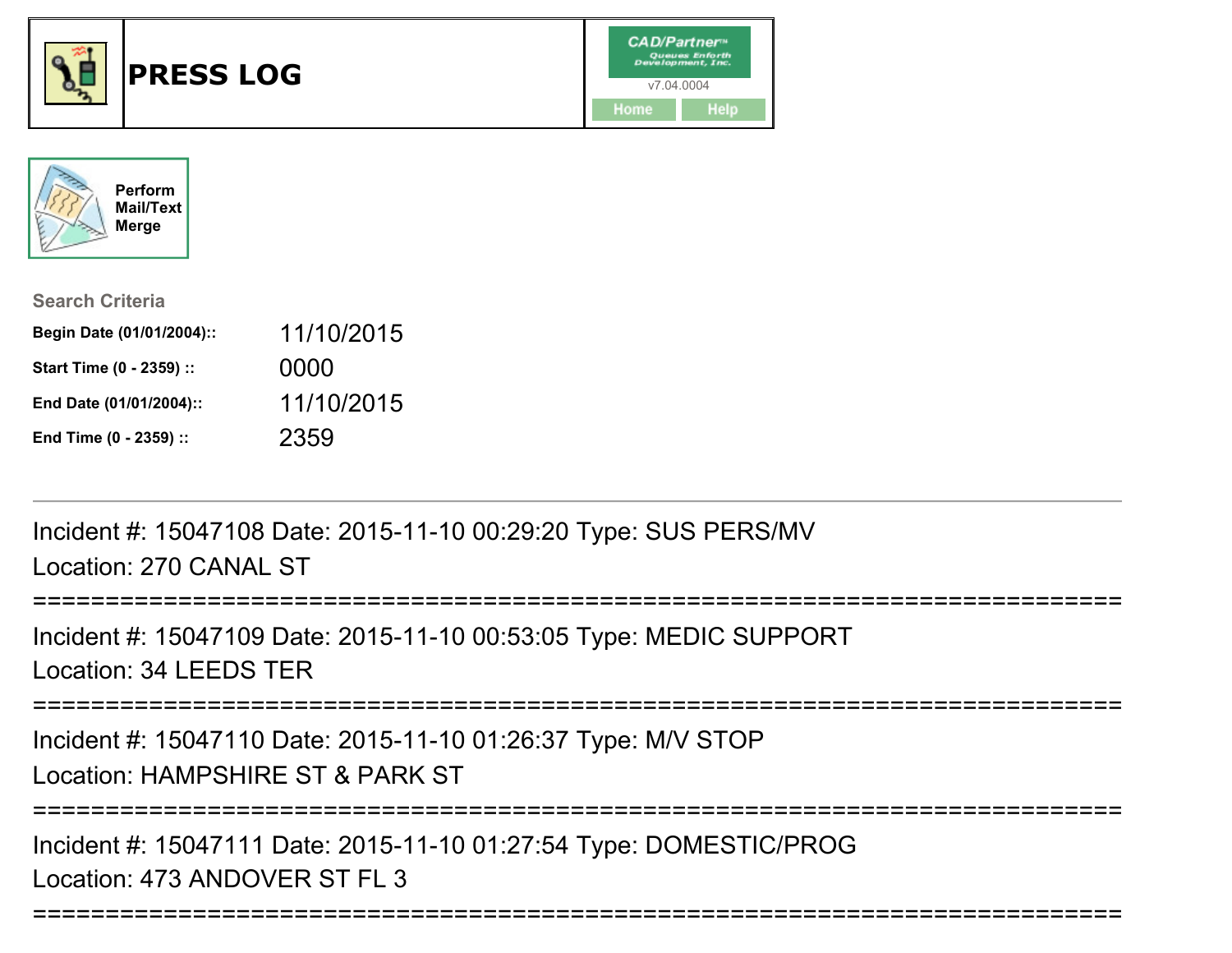Incident #: 15047113 Date: 2015-11-10 01:39:13 Type: DISTURBANCELocation: 117 THOREAU WAY #521

===========================================================================

Incident #: 15047112 Date: 2015-11-10 01:40:20 Type: M/V STOPLocation: 473 ANDOVER ST

===========================================================================

Incident #: 15047114 Date: 2015-11-10 01:43:23 Type: TOW/REPOSSEDLocation: 12 CEDAR ST

===========================================================================

Incident #: 15047115 Date: 2015-11-10 03:03:46 Type: MEDIC SUPPORT

Location: 44 BEACON ST

```
============================
```
Incident #: 15047116 Date: 2015-11-10 04:42:08 Type: MEDIC SUPPORTLocation: 105 BAILEY ST FL 1

===========================================================================

Incident #: 15047117 Date: 2015-11-10 04:43:14 Type: ROBBERY ARMEDLocation: HAVERHILL ST

===========================================================================

Incident #: 15047118 Date: 2015-11-10 05:25:10 Type: ALARMS

Location: TACO BELL / 79 WINTHROP AV

===========================================================================

Incident #: 15047119 Date: 2015-11-10 05:27:25 Type: AUTO ACC/UNK PILocation: 64 AMHERST ST

===========================================================================

Incident #: 15047120 Date: 2015-11-10 05:49:00 Type: STOL/MV/PASLocation: 102 AUBURN ST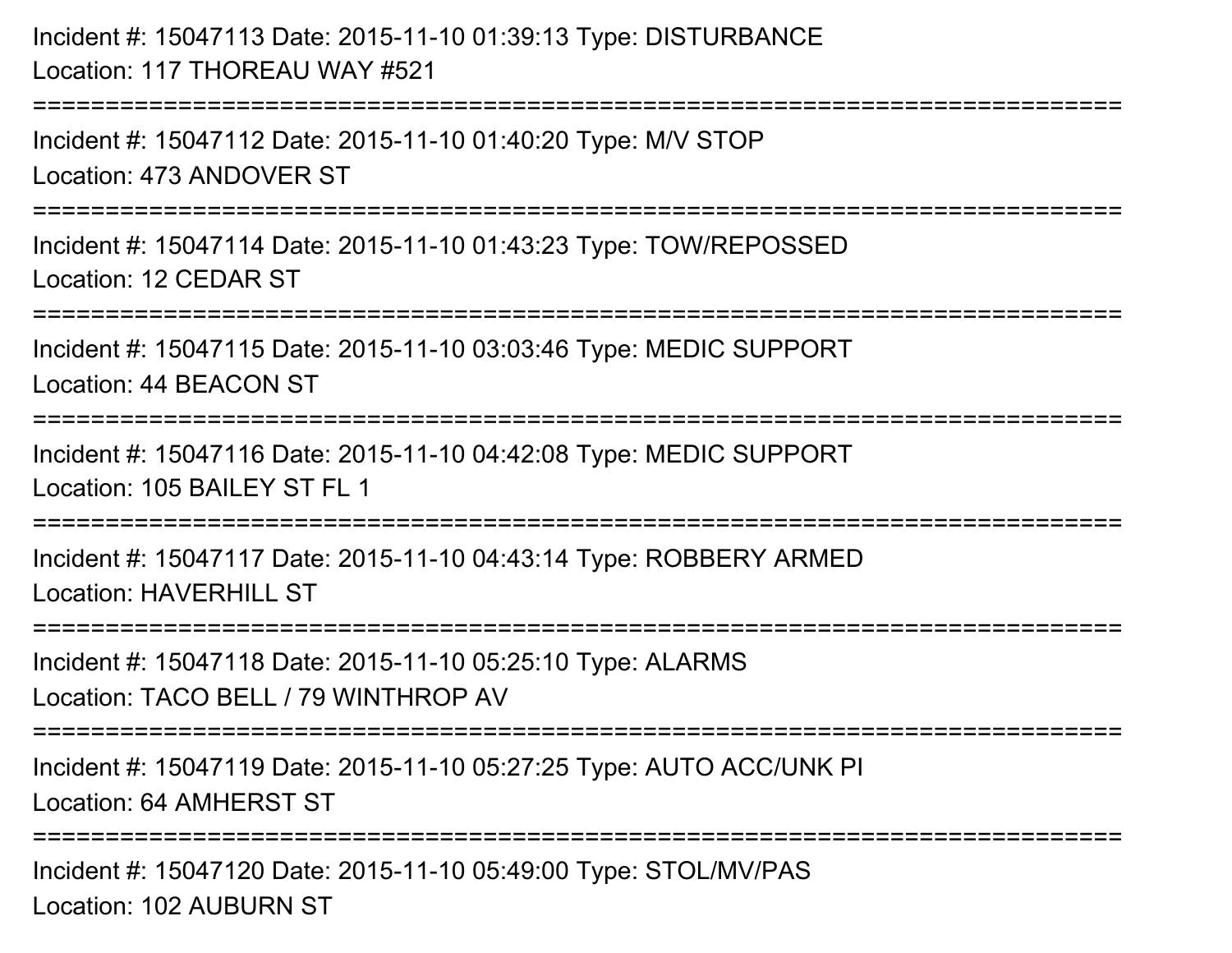Incident #: 15047121 Date: 2015-11-10 05:54:56 Type: MAL DAMAGELocation: 3 FLORENCE ST

 $\overline{\phantom{a}}$ 

===================== Incident #: 15047122 Date: 2015-11-10 05:57:51 Type: ASSSIT AMBULANCLocation: 46 LORING ST======================= Incident #: 15047124 Date: 2015-11-10 06:23:25 Type: M/V STOPLocation: AMESBURY ST & HAVERHILL ST ===========================================================================Incident #: 15047125 Date: 2015-11-10 06:30:45 Type: ASSSIT OTHER PDLocation: 207 HOWARD ST===========================================================================Incident #: 15047126 Date: 2015-11-10 06:58:03 Type: ASSSIT AMBULANCLocation: 79 TREMONT ST #2===========================================================================Incident #: 15047127 Date: 2015-11-10 06:59:45 Type: PARK & WALKLocation: BROADWAY===========================================================================Incident #: 15047128 Date: 2015-11-10 07:00:40 Type: COURT TIMELocation: SALEM ===========================================================================Incident #: 15047129 Date: 2015-11-10 07:01:15 Type: ALARMSLocation: 277 MERRIMACK ST===========================================================================Incident #: 15047130 Date: 2015-11-10 07:28:16 Type: M/V STOP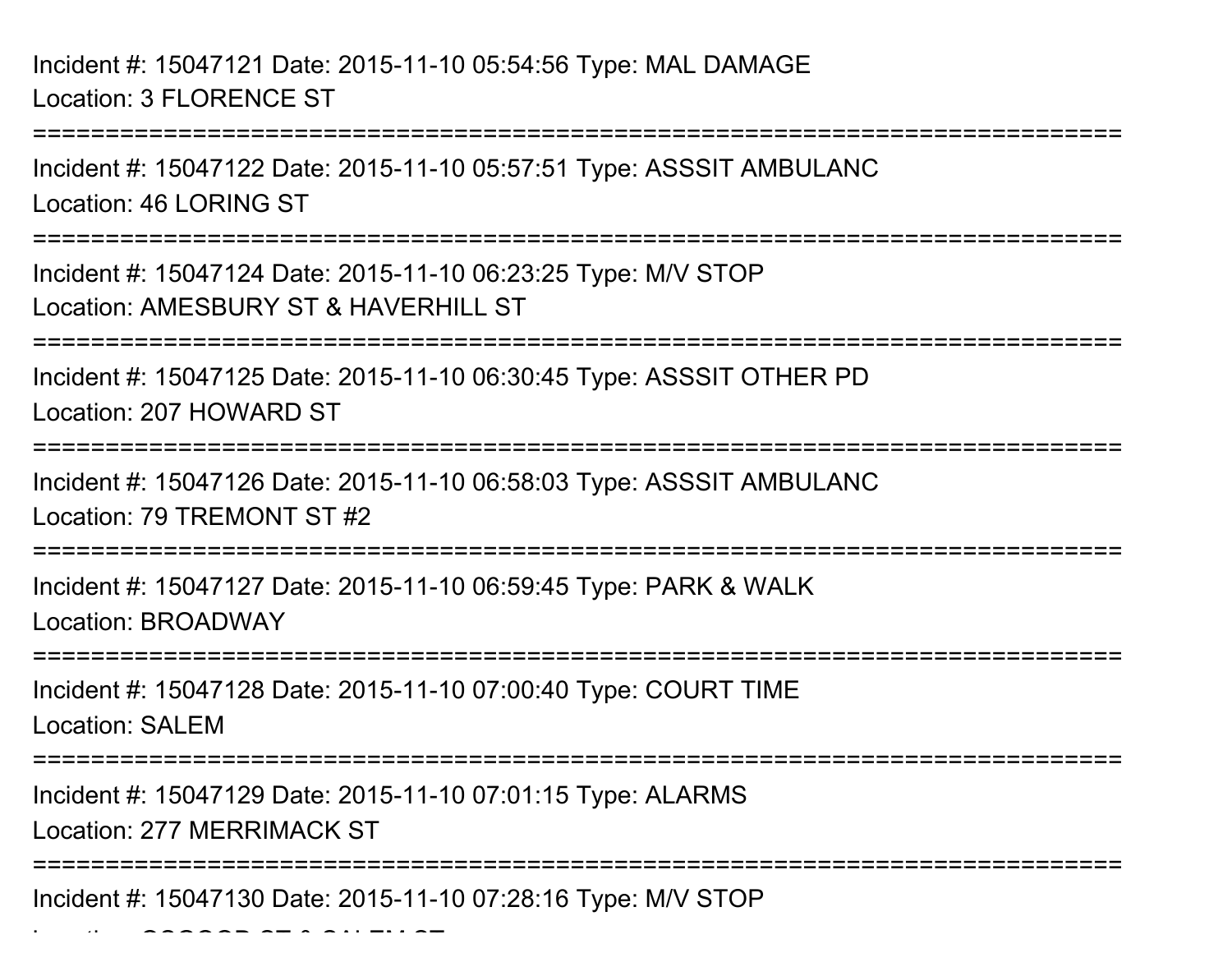===========================================================================

Incident #: 15047131 Date: 2015-11-10 07:57:49 Type: MEDIC SUPPORTLocation: 333 SALEM ST #D

**==============** 

Incident #: 15047132 Date: 2015-11-10 08:05:57 Type: CLOSE STREETLocation: HAVERHILL ST & UNION ST

===========================================================================

Incident #: 15047134 Date: 2015-11-10 08:07:32 Type: TOW OF M/VLocation: LINDEN ST & PEARL ST

===========================================================================

Incident #: 15047133 Date: 2015-11-10 08:07:59 Type: AUTO ACC/NO PILocation: MERRIMACK ST & PARKER ST

===========================================================================

Incident #: 15047136 Date: 2015-11-10 08:14:08 Type: MV/BLOCKINGLocation: 450 HAVERHILL ST

===========================================================================

Incident #: 15047135 Date: 2015-11-10 08:16:06 Type: TRESPASSINGLocation: 316 ESSEX ST FL 1

===========================================================================

Incident #: 15047137 Date: 2015-11-10 08:18:37 Type: CLOSE STREETLocation: ANDOVER ST & BLANCHARD ST

===========================================================================

Incident #: 15047138 Date: 2015-11-10 08:29:14 Type: CLOSE STREETLocation: WILMOT ST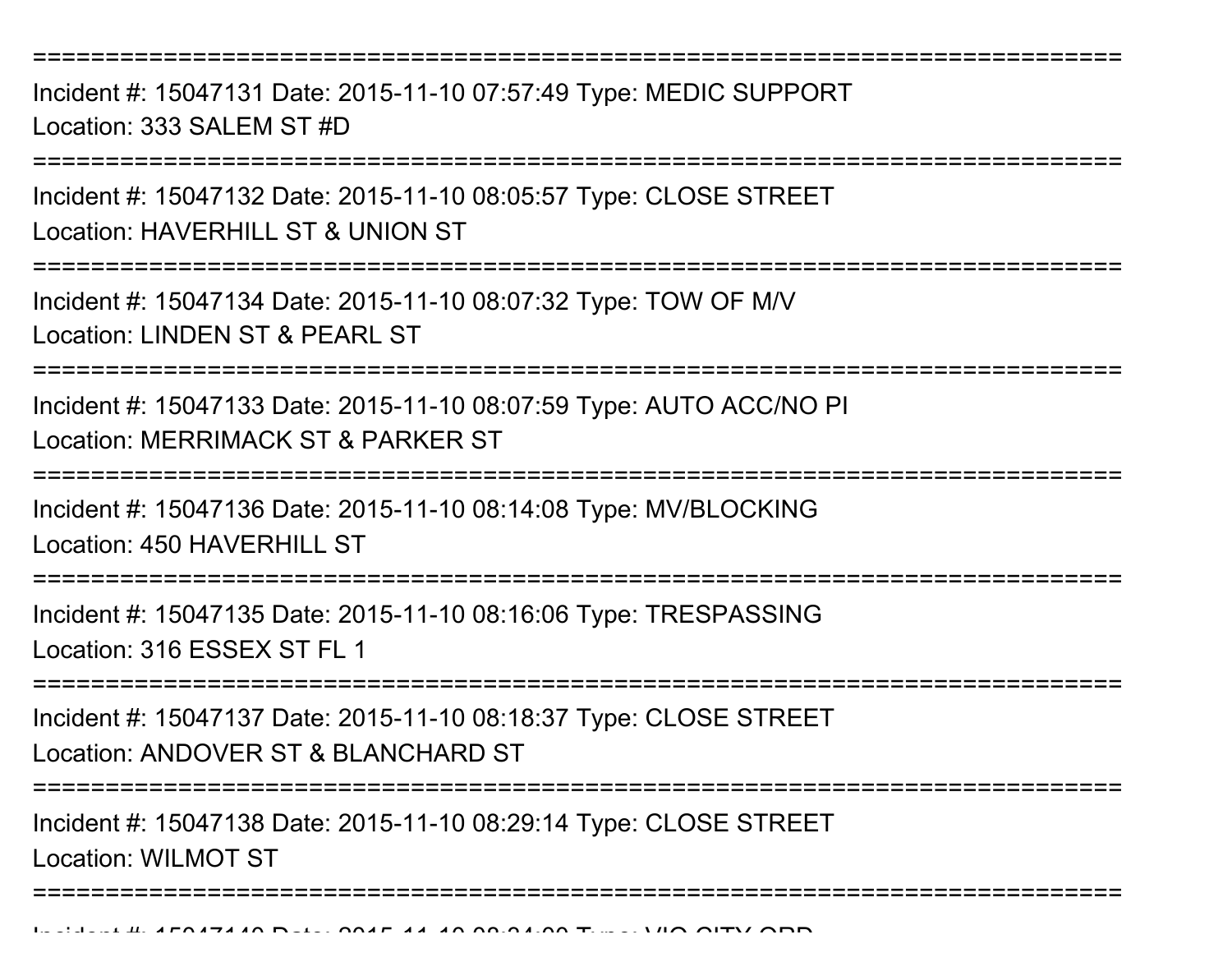## Location: 58 BROOKFIELD ST

===========================================================================Incident #: 15047139 Date: 2015-11-10 08:34:32 Type: MEDIC SUPPORTLocation: 153 ANDOVER ST FL 2===========================================================================Incident #: 15047142 Date: 2015-11-10 08:34:56 Type: B&E/MV/PASTLocation: 18 TOWER HILL ST ===========================================================================Incident #: 15047141 Date: 2015-11-10 08:35:56 Type: ALARMSLocation: 75 NEWTON ST===========================================================================Incident #: 15047143 Date: 2015-11-10 09:04:09 Type: TOW OF M/VLocation: 69 KINGSTON ST===========================================================================Incident #: 15047144 Date: 2015-11-10 09:06:26 Type: AUTO ACC/NO PILocation: 10 HILLSIDE AV===========================================================================Incident #: 15047145 Date: 2015-11-10 09:06:48 Type: STOL/MV/PASLocation: 18 LINDEN ST===========================================================================Incident #: 15047146 Date: 2015-11-10 09:15:27 Type: SUS PERS/MVLocation: 74 WALNUT ST===========================================================================Incident #: 15047147 Date: 2015-11-10 09:21:43 Type: TOW OF M/V

===========================================================================

Location: 32 WOODLAND ST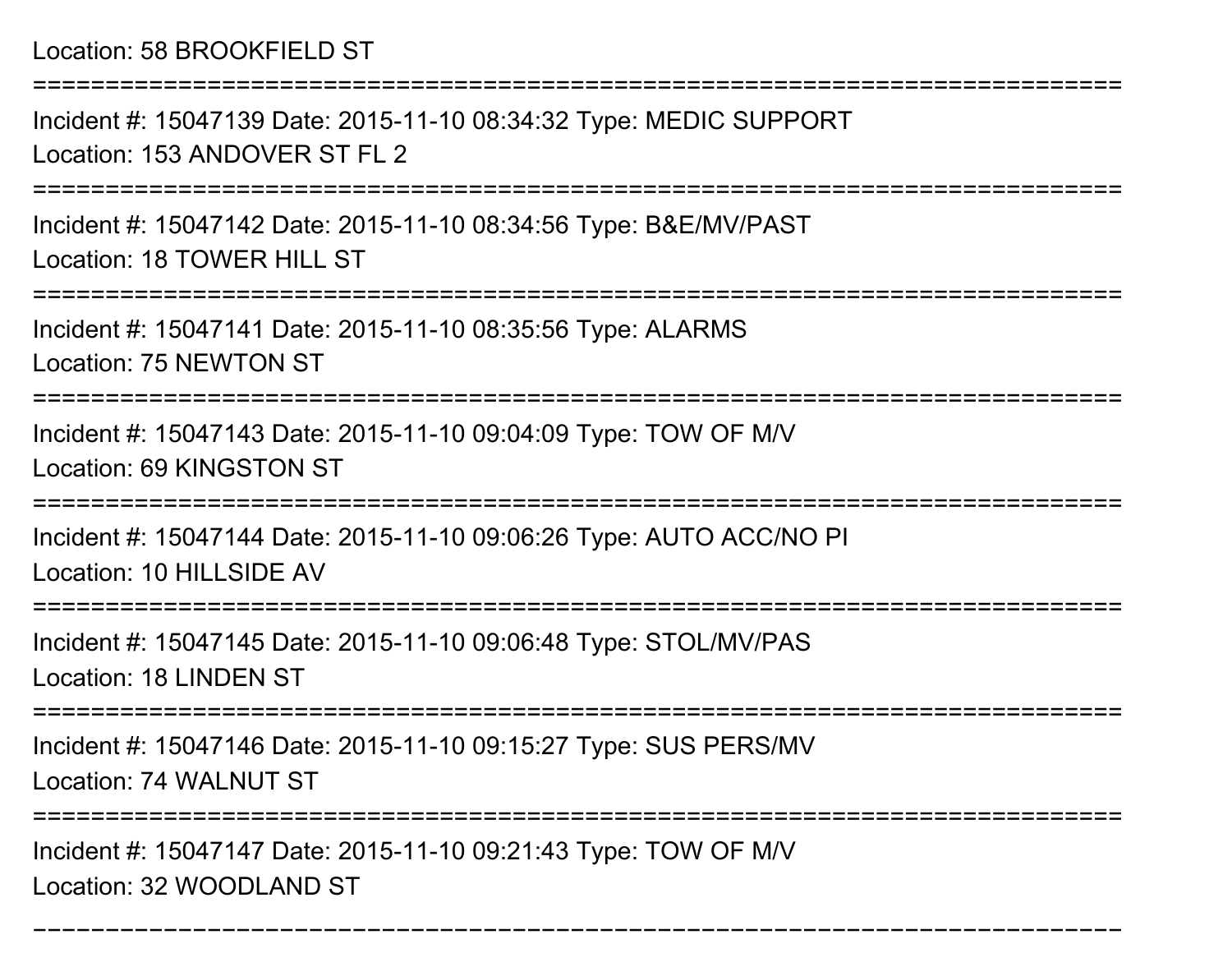```
Incident #: 15047148 Date: 2015-11-10 09:23:03 Type: TOW OF M/VLocation: METHUEN ST & MILL ST===========================================================================Incident #: 15047149 Date: 2015-11-10 09:24:30 Type: TOW OF M/VLocation: 479 S BROADWAY===========================================================================Incident #: 15047150 Date: 2015-11-10 09:38:53 Type: HIT & RUN M/VLocation: 115 BERKEL FY ST
 ===========================================================================Incident #: 15047151 Date: 2015-11-10 09:47:09 Type: MAL DAMAGELocation: 57 SARGENT ST===========================================================================Incident #: 15047152 Date: 2015-11-10 10:04:55 Type: LOST PROPERTYLocation: 32 BYRON AV===========================================================================Incident #: 15047153 Date: 2015-11-10 10:10:08 Type: AUTO ACC/NO PILocation: PARTHUM SCHOOL / 255 F HAVERHILL ST
===========================================================================Incident #: 15047154 Date: 2015-11-10 10:39:50 Type: TOW OF M/VLocation: 69 ABBOTT ST===========================================================================Incident #: 15047155 Date: 2015-11-10 10:41:11 Type: M/V STOPLocation: BROADWAY & COMMON ST===========================================================================Incident #: 15047156 Date: 2015-11-10 10:46:29 Type: A&B PASTLocation: 100 OSGOOD ST FL 1ST
```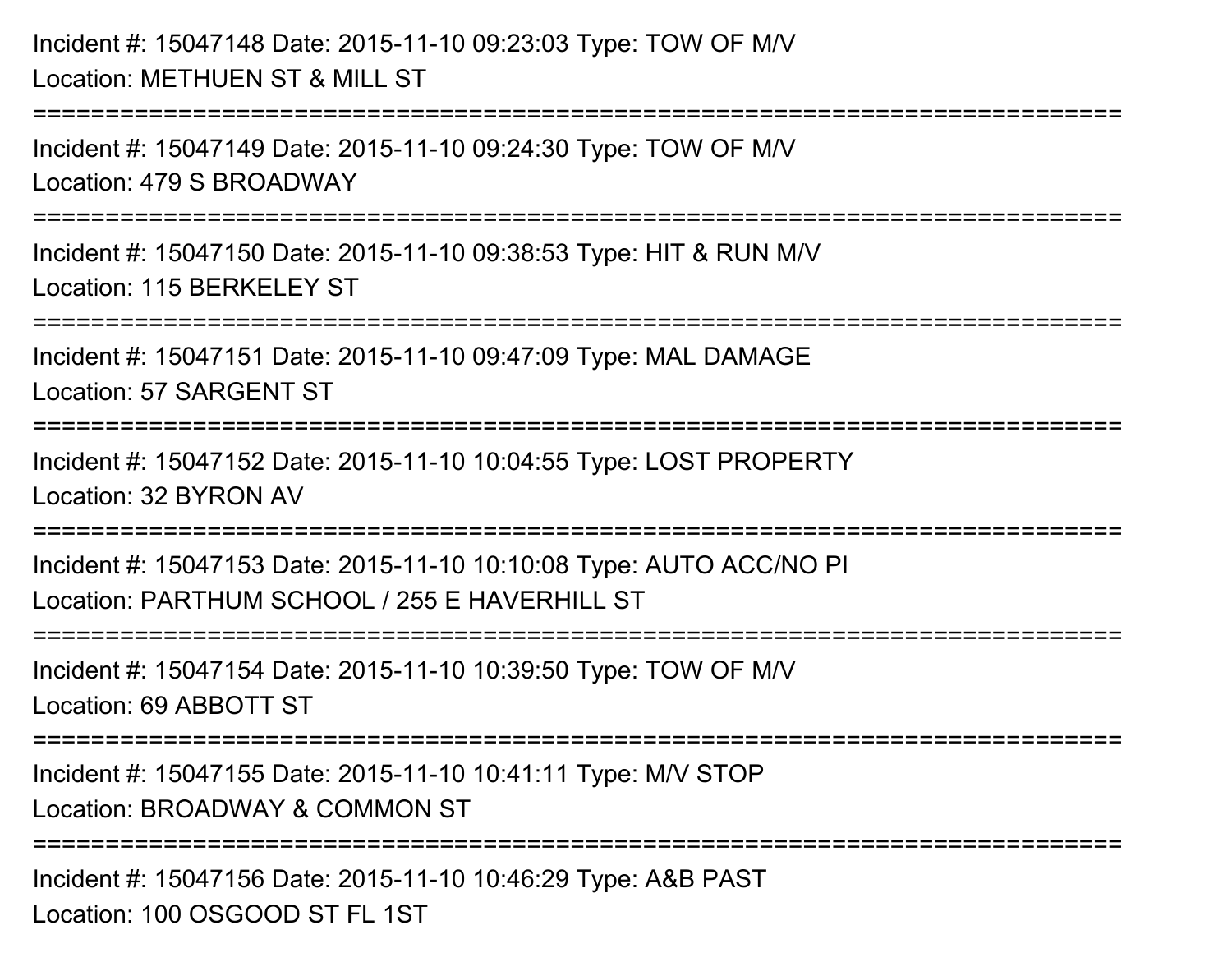===========================================================================Incident #: 15047157 Date: 2015-11-10 10:53:15 Type: M/V STOPLocation: FARNHAM ST & FOSTER ST===========================================================================Incident #: 15047158 Date: 2015-11-10 10:53:51 Type: INVEST CONTLocation: 479 BROADWAY===========================================================================Incident #: 15047159 Date: 2015-11-10 10:56:42 Type: THREATSLocation: 2 APPL FTON ST ===========================================================================Incident #: 15047160 Date: 2015-11-10 11:05:18 Type: RECOV/STOL/MVLocation: FERRY ST & HIGH ST============================= Incident #: 15047161 Date: 2015-11-10 11:12:51 Type: M/V STOPLocation: 18 BROADWAY===========================================================================Incident #: 15047162 Date: 2015-11-10 11:13:00 Type: TOW OF M/VLocation: 78 SALEM ST===========================================================================Incident #: 15047163 Date: 2015-11-10 11:18:13 Type: M/V STOPLocation: BROADWAY & WATER ST===========================================================================Incident #: 15047164 Date: 2015-11-10 11:20:02 Type: THREATSLocation: 9 SUMMER ST #S601===========================================================================Incident #: 15047165 Date: 2015-11-10 11:34:51 Type: DRUG VIO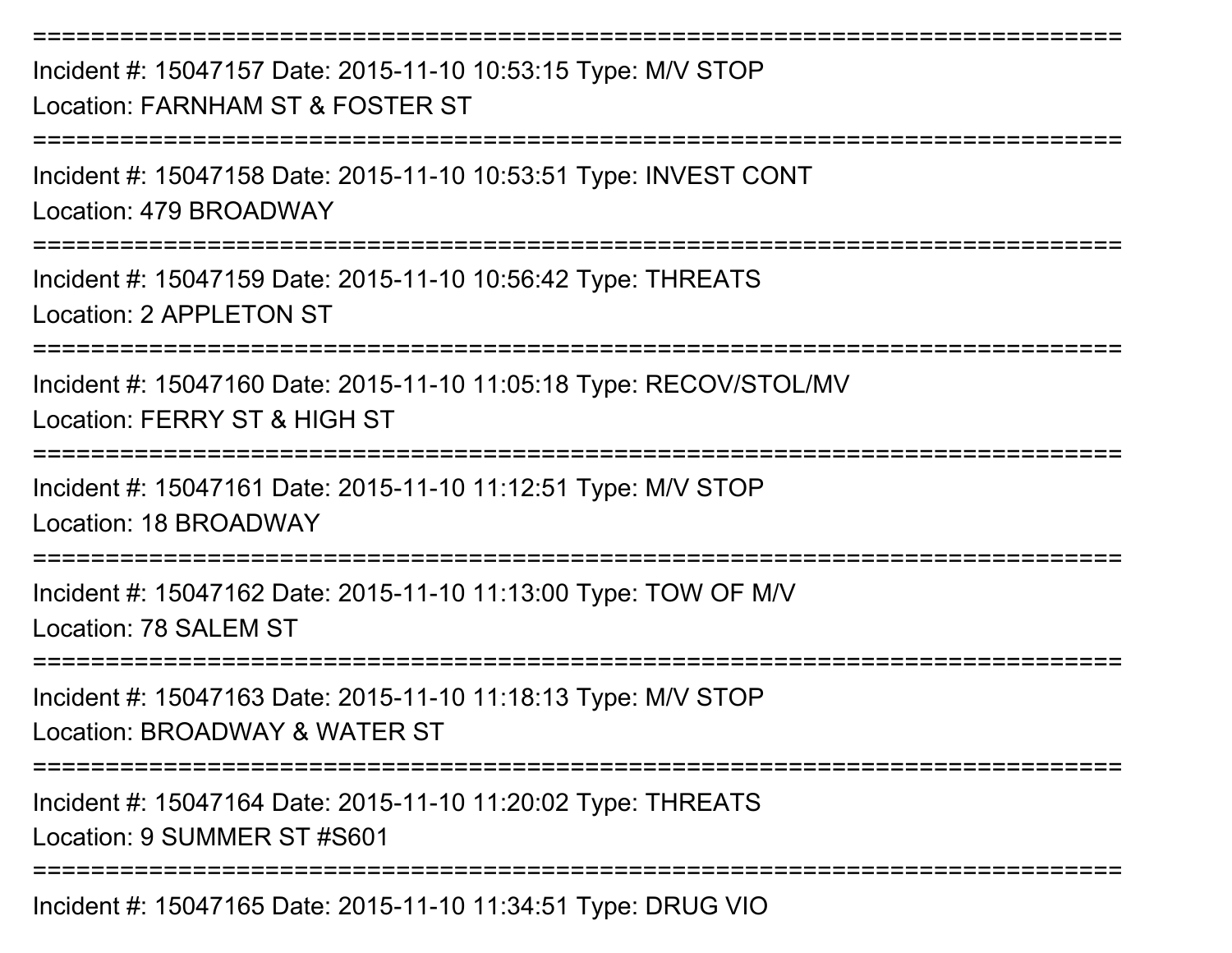===========================================================================

Incident #: 15047166 Date: 2015-11-10 11:46:43 Type: HIT & RUN M/VLocation: 55 BODWELL ST

===========================================================================

Incident #: 15047167 Date: 2015-11-10 11:49:55 Type: FIGHTLocation: 377 LOWELL ST

===========================================================================

Incident #: 15047168 Date: 2015-11-10 11:52:43 Type: GUN CALLLocation: 938 ESSEX ST

===========================================================================

Incident #: 15047169 Date: 2015-11-10 12:06:08 Type: TOW OF M/VLocation: 169 HAVERHILL ST

===========================================================================

Incident #: 15047170 Date: 2015-11-10 12:25:10 Type: INVESTIGATIONLocation: 80 BODWELL ST

===========================================================================

Incident #: 15047171 Date: 2015-11-10 12:27:46 Type: KEEP PEACELocation: 202 CARLETON ST

===========================================================================

Incident #: 15047172 Date: 2015-11-10 12:47:15 Type: AUTO ACC/PI

Location: MASON ST & WATER ST

Incident #: 15047174 Date: 2015

===========================================================================

Incident #: 15047173 Date: 2015-11-10 12:56:25 Type: SUS PERS/MVLocation: YMCA / 40 LAWRENCE ST

===========================================================================

- *11 13:13:33:41* Type: M*inte*sse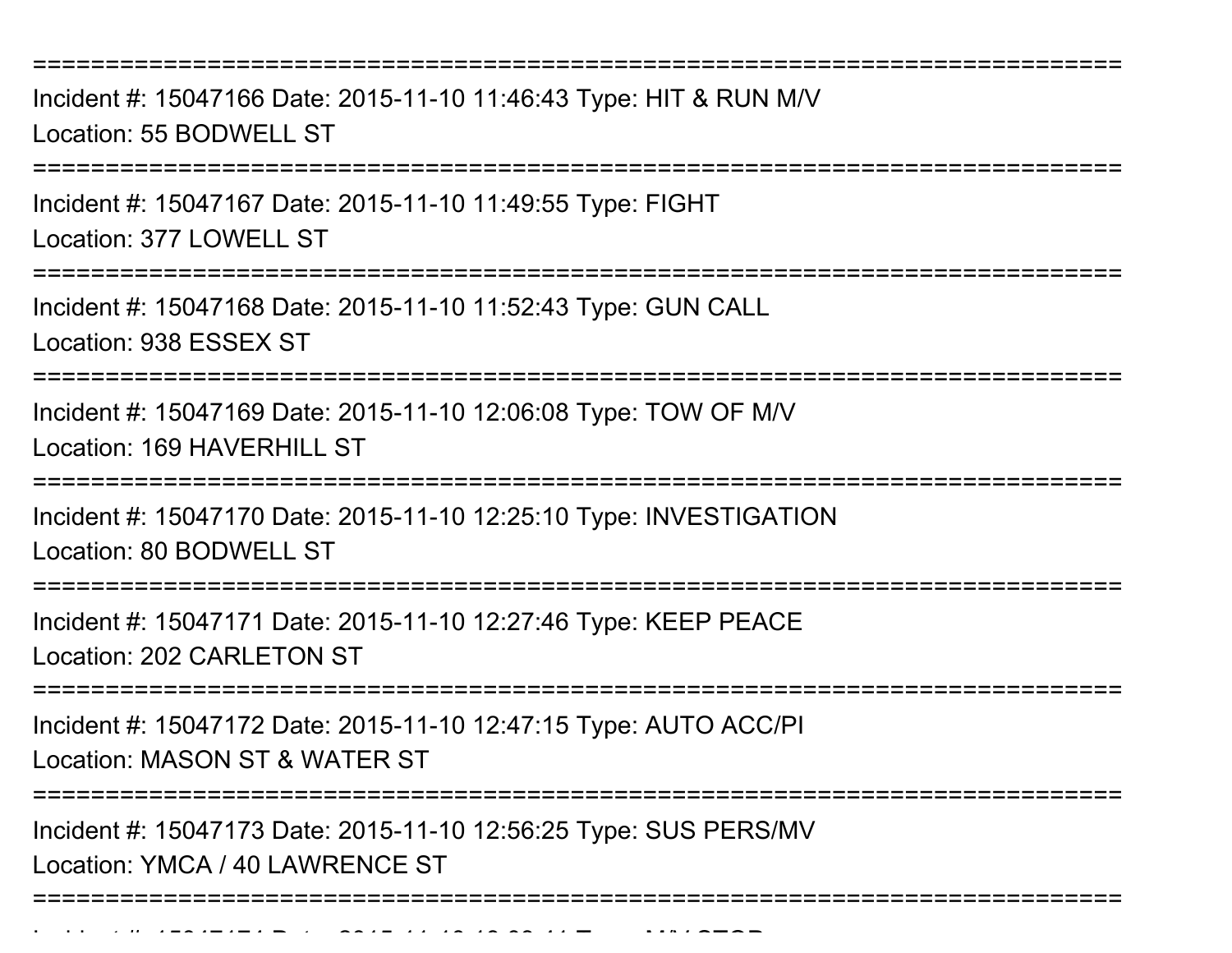## Location: 348 LOWELL ST

Incident #: 15047176 Date: 2015-11-10 13:05:26 Type: INVESTIGATIONLocation: 2 APPLETON ST

===========================================================================

===========================================================================

Incident #: 15047175 Date: 2015-11-10 13:05:27 Type: A&B PASTLocation: SOUTH LAWRENCE EAST SCHOOL / 165 CRAWFORD ST

=========================

Incident #: 15047178 Date: 2015-11-10 13:25:18 Type: SUS PERS/MVLocation: 239 FARNHAM ST

===========================================================================

Incident #: 15047177 Date: 2015-11-10 13:25:19 Type: INVEST CONTLocation: 220 FERRY ST

**==============** 

Incident #: 15047179 Date: 2015-11-10 13:32:20 Type: DOMESTIC/PROGLocation: 393 CHESTNUT ST

===========================================================================

Incident #: 15047180 Date: 2015-11-10 14:13:29 Type: SUS PERS/MVLocation: 7 DAISY ST

===========================================================================

Incident #: 15047181 Date: 2015-11-10 14:16:45 Type: TOW OF M/VLocation: 30 OAK ST

===========================================================================

Incident #: 15047182 Date: 2015-11-10 14:19:45 Type: ALARM/BURGLocation: 18 ASH ST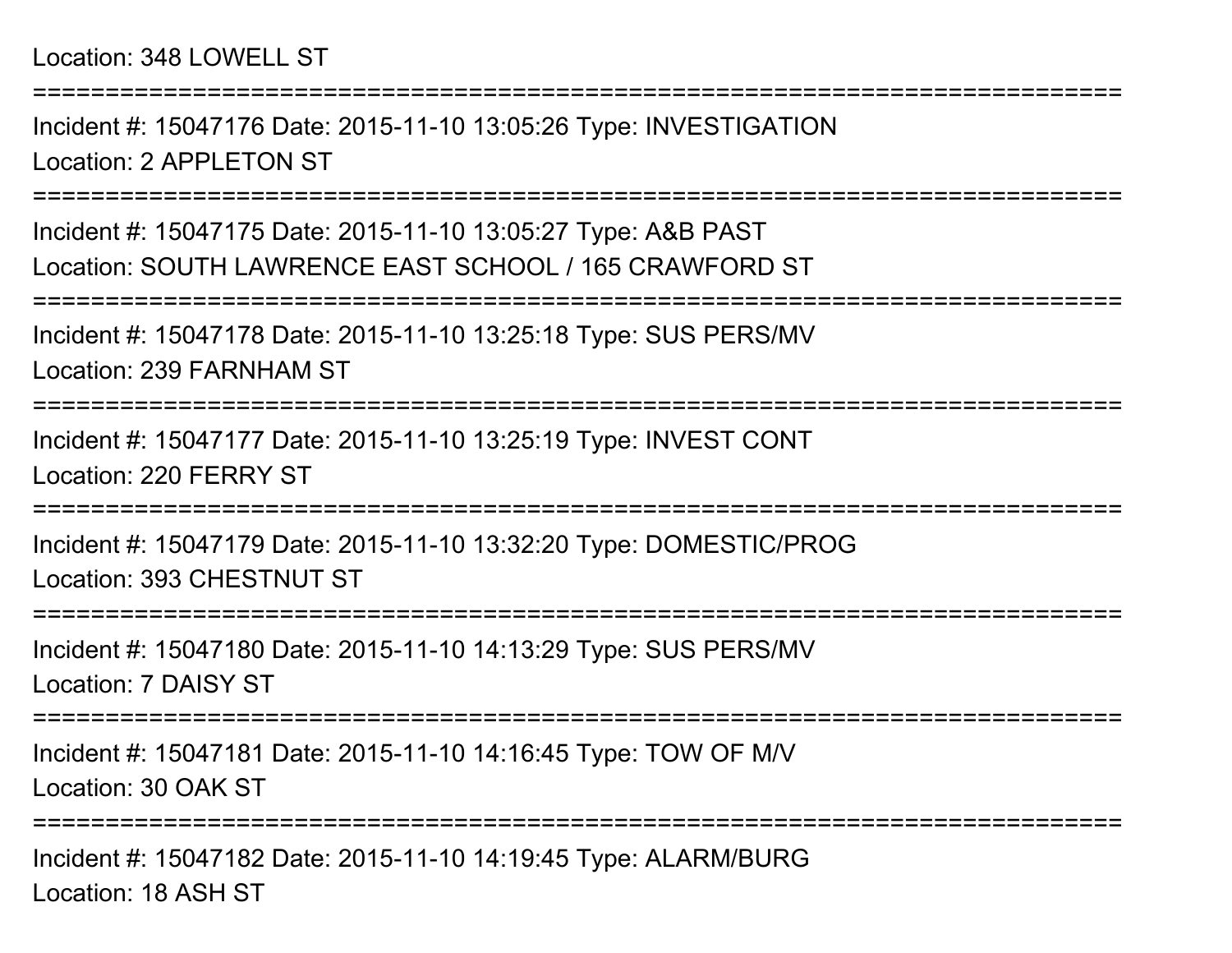```
Incident #: 15047183 Date: 2015-11-10 14:21:42 Type: TOW OF M/VLocation: 417 HAMPSHIRE ST===========================================================================Incident #: 15047185 Date: 2015-11-10 14:25:31 Type: DISABLED MV
```
Location: WINTHROP AV

===========================================================================

Incident #: 15047184 Date: 2015-11-10 14:26:30 Type: M/V STOPLocation: MARKET ST & S UNION ST

===========================================================================

Incident #: 15047186 Date: 2015-11-10 14:35:26 Type: M/V STOP

Location: LORING ST & SHAWSHEEN RD

===========================================================================

Incident #: 15047187 Date: 2015-11-10 14:44:02 Type: CK WELL BEING

Location: 209 PROSPECT ST FL 2ND

===========================================================================

Incident #: 15047188 Date: 2015-11-10 14:53:37 Type: M/V STOPLocation: 439 S UNION ST

===========================================================================

Incident #: 15047189 Date: 2015-11-10 14:54:42 Type: AUTO ACC/UNK PI

Location: ESSEX ST & NEWBURY ST

===========================================================================

Incident #: 15047190 Date: 2015-11-10 14:59:25 Type: M/V STOP

Location: OSGOOD ST & WINTHROP AV

===========================================================================

Incident #: 15047191 Date: 2015-11-10 15:05:46 Type: AUTO ACC/NO PI

Location: CDECCENT CT & MAY CT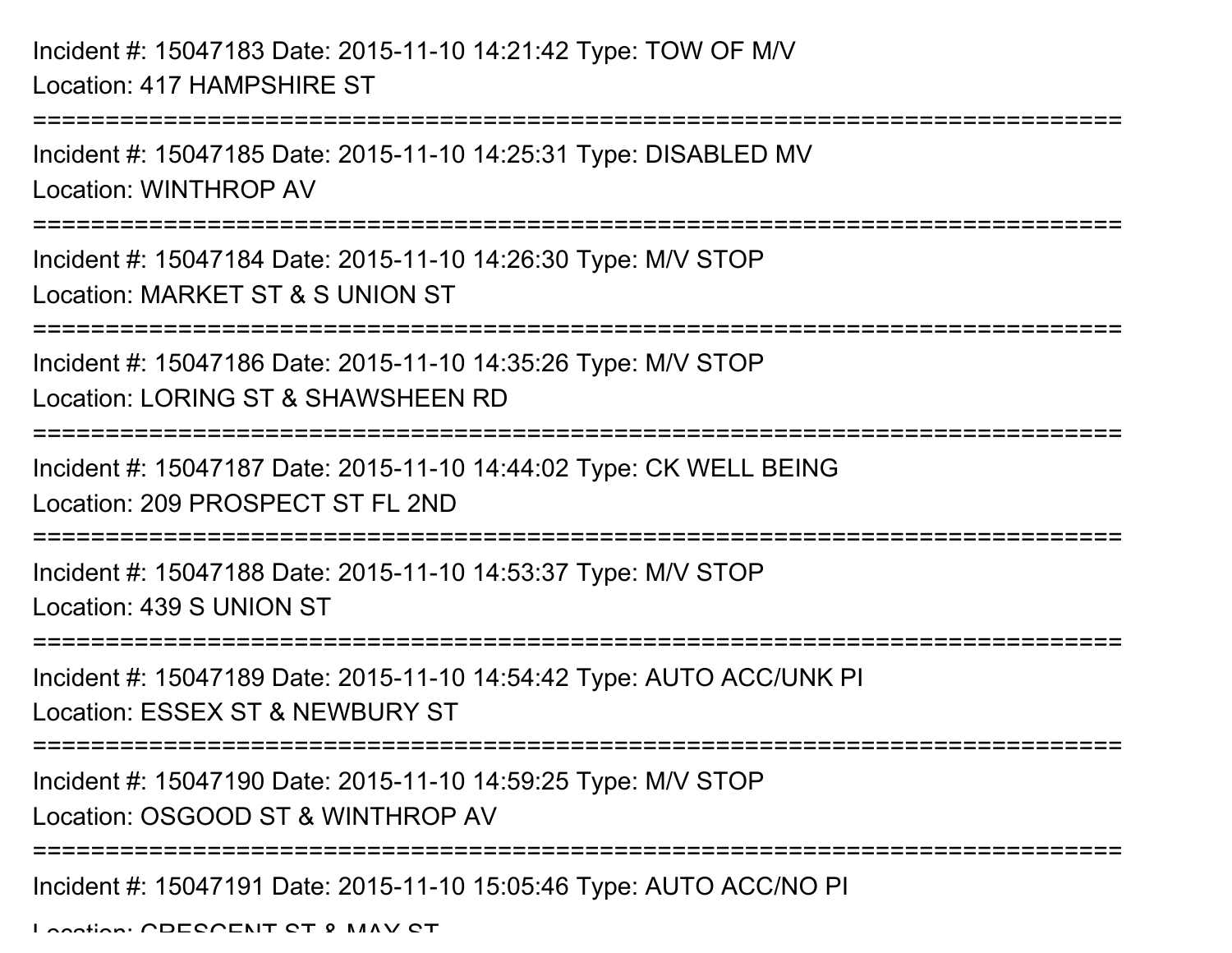===========================================================================

Incident #: 15047192 Date: 2015-11-10 15:09:57 Type: SUS PERS/MVLocation: 52 NEWBURY ST

===========================================================================Incident #: 15047193 Date: 2015-11-10 15:17:44 Type: ALARM/BURGLocation: OASIS DENTAL SOLUTION / 290 MERRIMACK ST===========================================================================Incident #: 15047194 Date: 2015-11-10 15:51:27 Type: M/V STOPLocation: 599 CANAL ST===========================================================================Incident #: 15047195 Date: 2015-11-10 15:53:17 Type: SUS PERS/MVLocation: 103 CHESTER ST===========================================================================Incident #: 15047196 Date: 2015-11-10 15:53:17 Type: KEEP PEACELocation: 29 ORCHARD ST FL 2NDFL===========================================================================Incident #: 15047197 Date: 2015-11-10 16:07:27 Type: DISTURBANCELocation: 4 AVON ST FL 1STFL===========================================================================

Incident #: 15047198 Date: 2015-11-10 16:07:55 Type: KEEP PEACE

Location: 112 WATER ST

===========================================================================

Incident #: 15047199 Date: 2015-11-10 16:20:54 Type: UNWANTEDGUESTLocation: 28 SPRINGFIFLD ST FL 2NDFL

===========================================================================

Incident #: 15047200 Date: 2015-11-10 16:24:20 Type: HIT & RUN M/V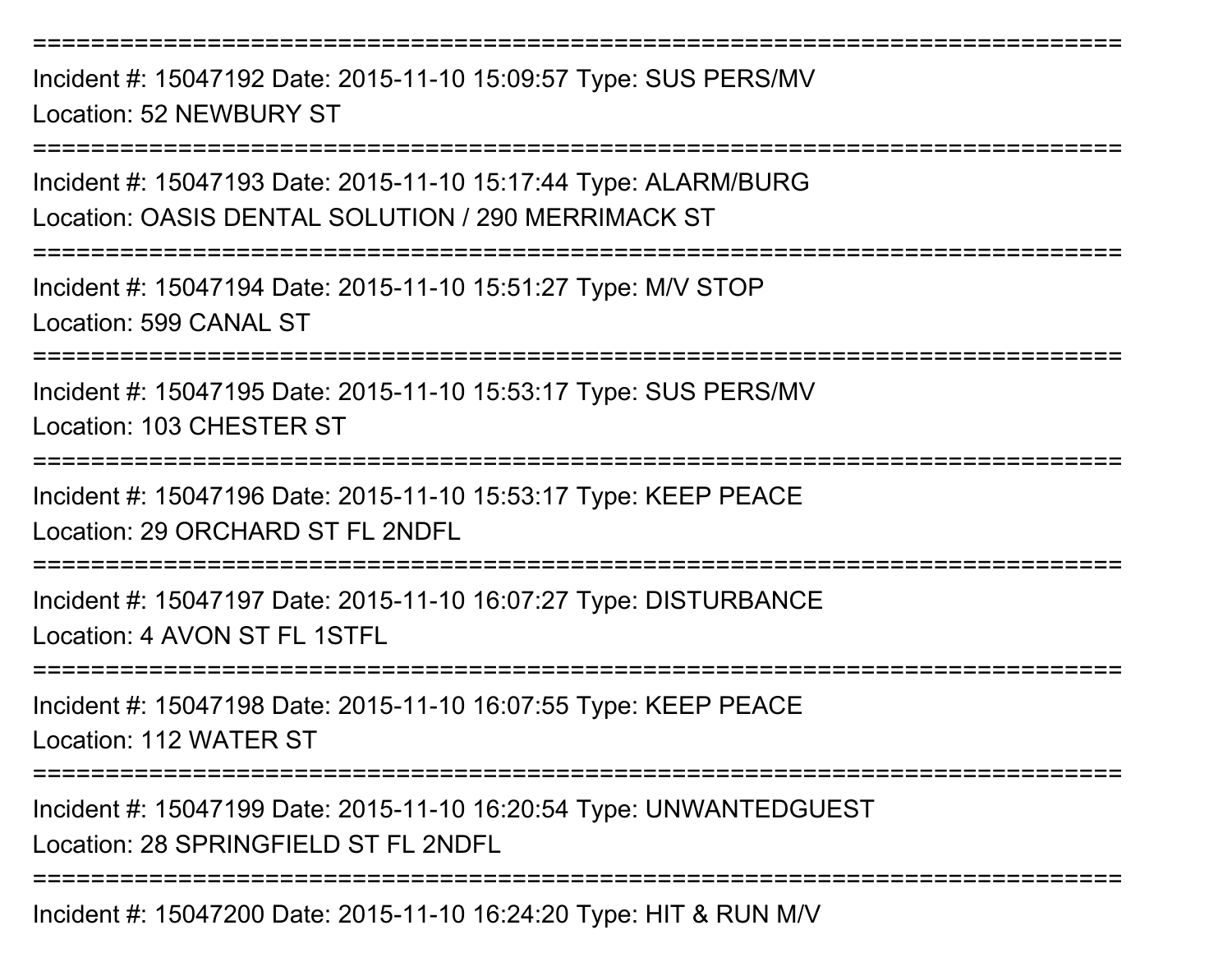Location: 24 SARATOGA ST

===========================================================================Incident #: 15047201 Date: 2015-11-10 16:37:18 Type: EMERGENCY209ALocation: 248 BROADWAY===========================================================================Incident #: 15047202 Date: 2015-11-10 16:44:07 Type: MEDIC SUPPORTLocation: 12 DORCHESTER ST FL 1STFL===========================================================================Incident #: 15047203 Date: 2015-11-10 16:58:24 Type: INVEST CONTLocation: 90 LOWELL ST===========================================================================Incident #: 15047204 Date: 2015-11-10 17:12:55 Type: GENERAL SERVLocation: 25 MARSTON ST===========================================================================Incident #: 15047205 Date: 2015-11-10 17:24:24 Type: DOMESTIC/PROGLocation: 19 WINTER ST===========================================================================Incident #: 15047206 Date: 2015-11-10 17:25:40 Type: ALARM/BURGLocation: BEACON BOYS & GIRLS CLUB / 71 DUCKETT AV ===========================================================================Incident #: 15047207 Date: 2015-11-10 17:28:44 Type: DISORDERLYLocation: 29 ORCHARD ST===========================================================================Incident #: 15047208 Date: 2015-11-10 17:30:33 Type: MEDIC SUPPORTLocation: 57 SARGENT ST FL 2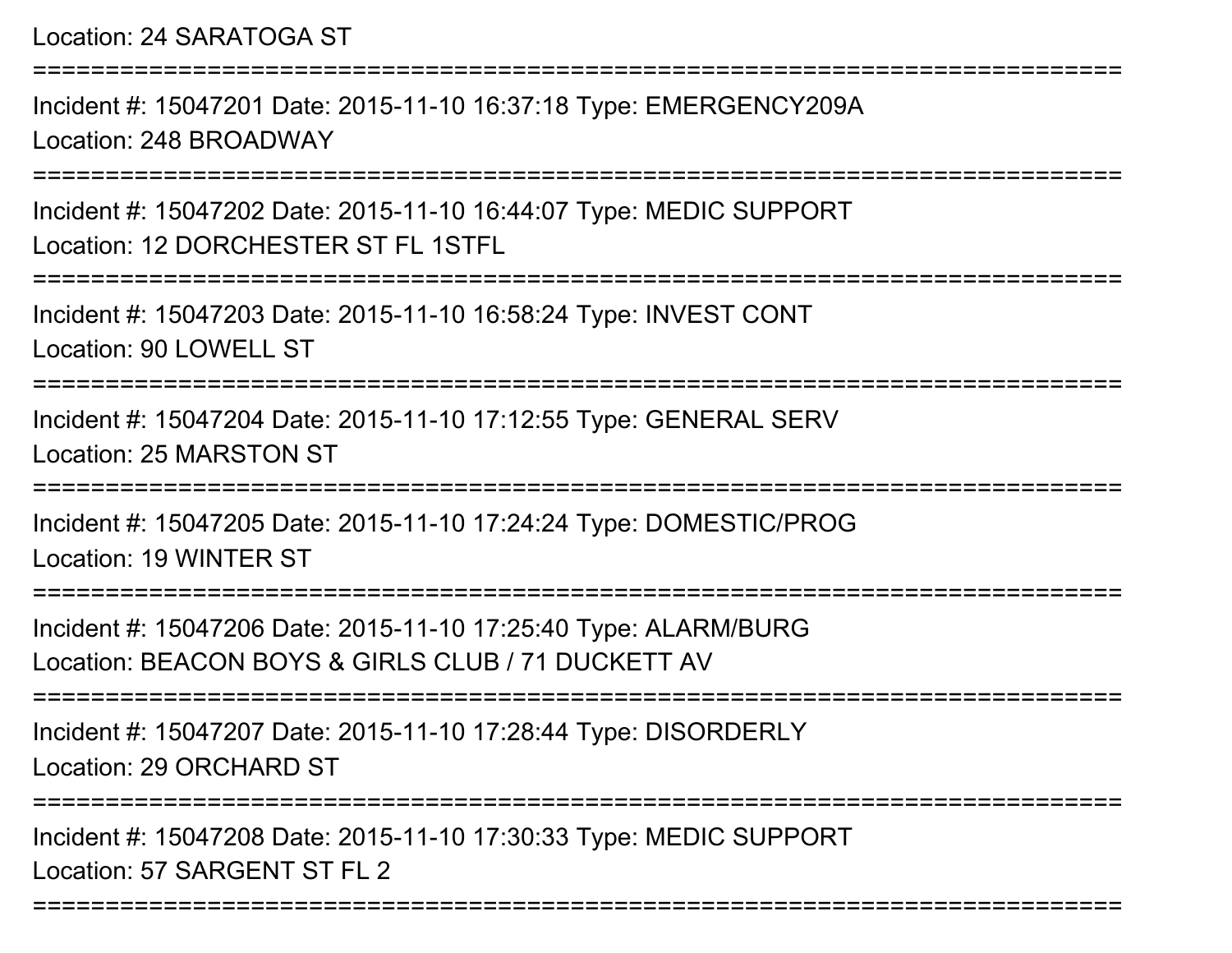Location: FOREST ST & HAVERHILL ST

Incident #: 15047210 Date: 2015-11-10 17:37:44 Type: UNKNOWN PROBLocation: HAMPSHIRE ST & LAWRENCE ST

===========================================================================

===========================================================================

Incident #: 15047211 Date: 2015-11-10 17:38:44 Type: ROBBERY UNARMLocation: ESSEX ST & OXFORD ST

===========================================================================

Incident #: 15047212 Date: 2015-11-10 17:54:01 Type: HIT & RUN M/VLocation: HAVERHILL ST & MILTON ST

===========================================================================

Incident #: 15047213 Date: 2015-11-10 18:10:25 Type: MISSING PERSLocation: 362 ESSEX ST #311

===========================================================================

Incident #: 15047214 Date: 2015-11-10 18:21:12 Type: 209A/SERVELocation: 25 HAMILTON ST FL 1

===========================================================================

Incident #: 15047215 Date: 2015-11-10 18:26:24 Type: CK WELL BEINGLocation: 205 BROADWAY

===========================================================================

Incident #: 15047216 Date: 2015-11-10 18:27:53 Type: ALARM/HOLDLocation: 259 FARNHAM ST

===========================================================================

Incident #: 15047217 Date: 2015-11-10 18:28:07 Type: THREATSLocation: 320 LAWRENCE ST FL 1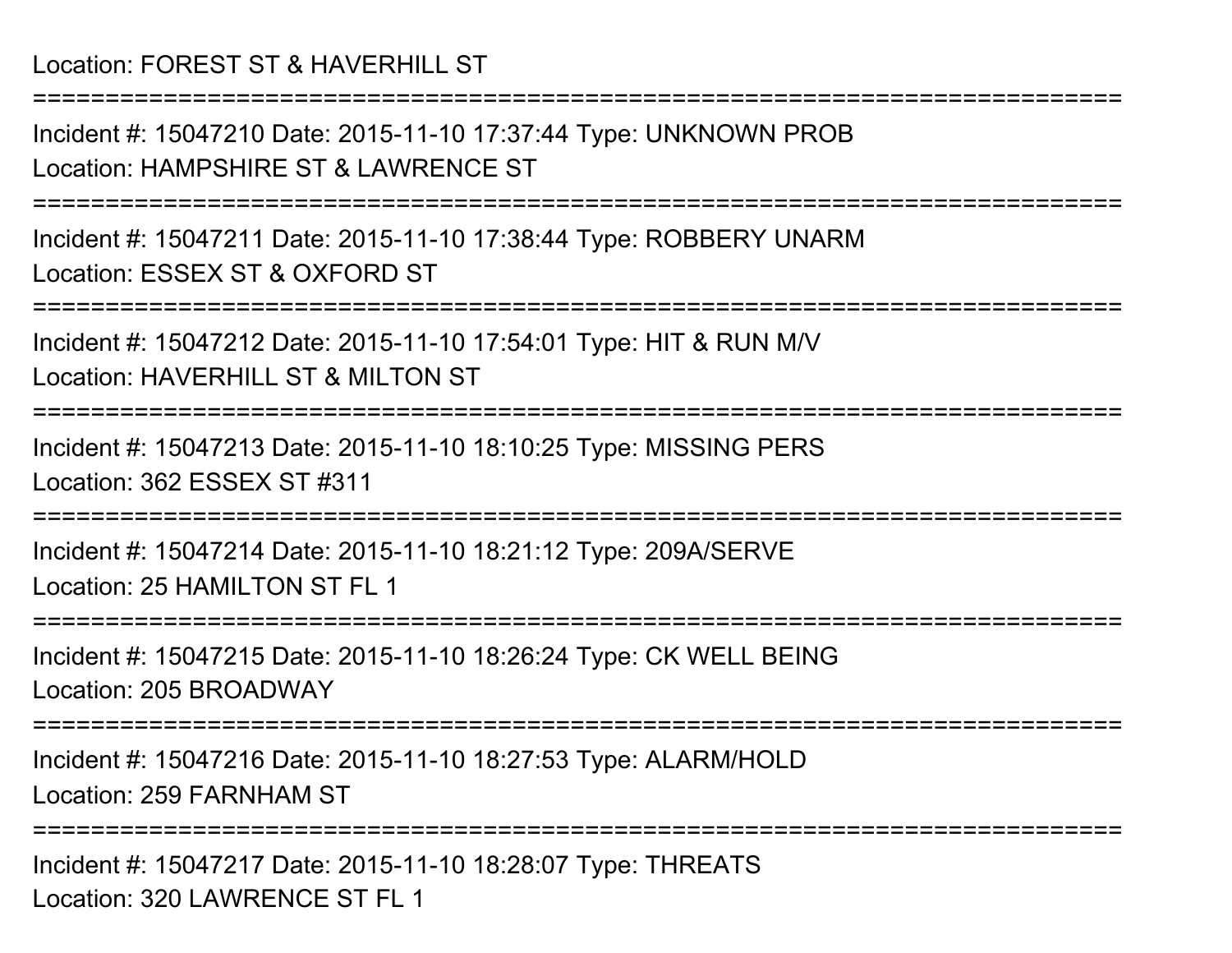Incident #: 15047218 Date: 2015-11-10 18:38:11 Type: MEDIC SUPPORTLocation: 77 S UNION ST

===========================================================================Incident #: 15047219 Date: 2015-11-10 18:56:32 Type: GENERAL SERVLocation: JACKSON ST & PARK ST===========================================================================Incident #: 15047220 Date: 2015-11-10 19:00:43 Type: M/V STOPLocation: BROADWAY & LOWELL ST===========================================================================Incident #: 15047221 Date: 2015-11-10 19:13:16 Type: ANIMAL COMPLLocation: 26 SUMMIT AV===========================================================================Incident #: 15047222 Date: 2015-11-10 19:20:50 Type: M/V STOPLocation: MARKET ST & PARKER ST===========================================================================Incident #: 15047223 Date: 2015-11-10 19:27:33 Type: M/V STOPLocation: 15 CROSS ST===========================================================================Incident #: 15047224 Date: 2015-11-10 19:41:02 Type: MEDIC SUPPORTLocation: BROADWAY & LOWELL ST ===========================================================================Incident #: 15047225 Date: 2015-11-10 19:45:18 Type: EXTRA SURVEILLocation: PEMBERTON WY===========================================================================

Incident #: 15047226 Date: 2015-11-10 19:49:46 Type: MEDIC SUPPORT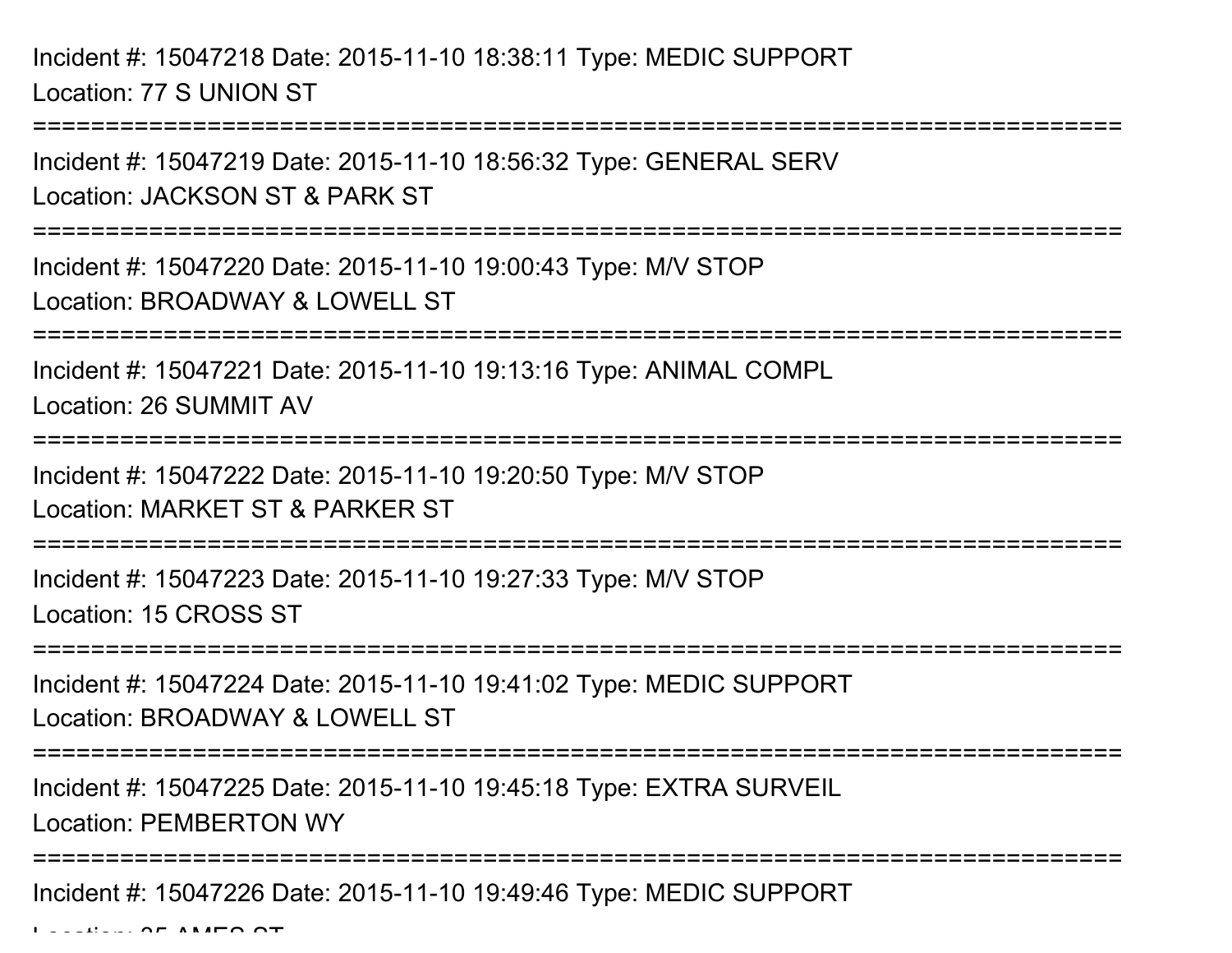===========================================================================Incident #: 15047227 Date: 2015-11-10 20:06:13 Type: GUN CALLLocation: NORTH COMMON / null===========================================================================Incident #: 15047228 Date: 2015-11-10 20:12:30 Type: 209A/VIOLATIONLocation: 204 S UNION ST FL 3R

===========================================================================

Incident #: 15047229 Date: 2015-11-10 20:30:47 Type: DOMESTIC/PROGLocation: 204 S UNION ST FL 3R

===========================================================================

Incident #: 15047230 Date: 2015-11-10 20:32:19 Type: MAN DOWNLocation: 473 ESSEX ST

=======================

Incident #: 15047231 Date: 2015-11-10 20:35:22 Type: M/V STOPLocation: 13 HANCOCK ST

===========================================================================

Incident #: 15047232 Date: 2015-11-10 20:39:55 Type: ROBBERY ARMEDLocation: 109 PHILLIPS ST

===========================================================================

Incident #: 15047233 Date: 2015-11-10 20:42:19 Type: 209A/SERVELocation: 25 HAMILTON ST

===========================================================================

Incident #: 15047234 Date: 2015-11-10 20:44:54 Type: M/V STOP

Location: 32 BODWELL ST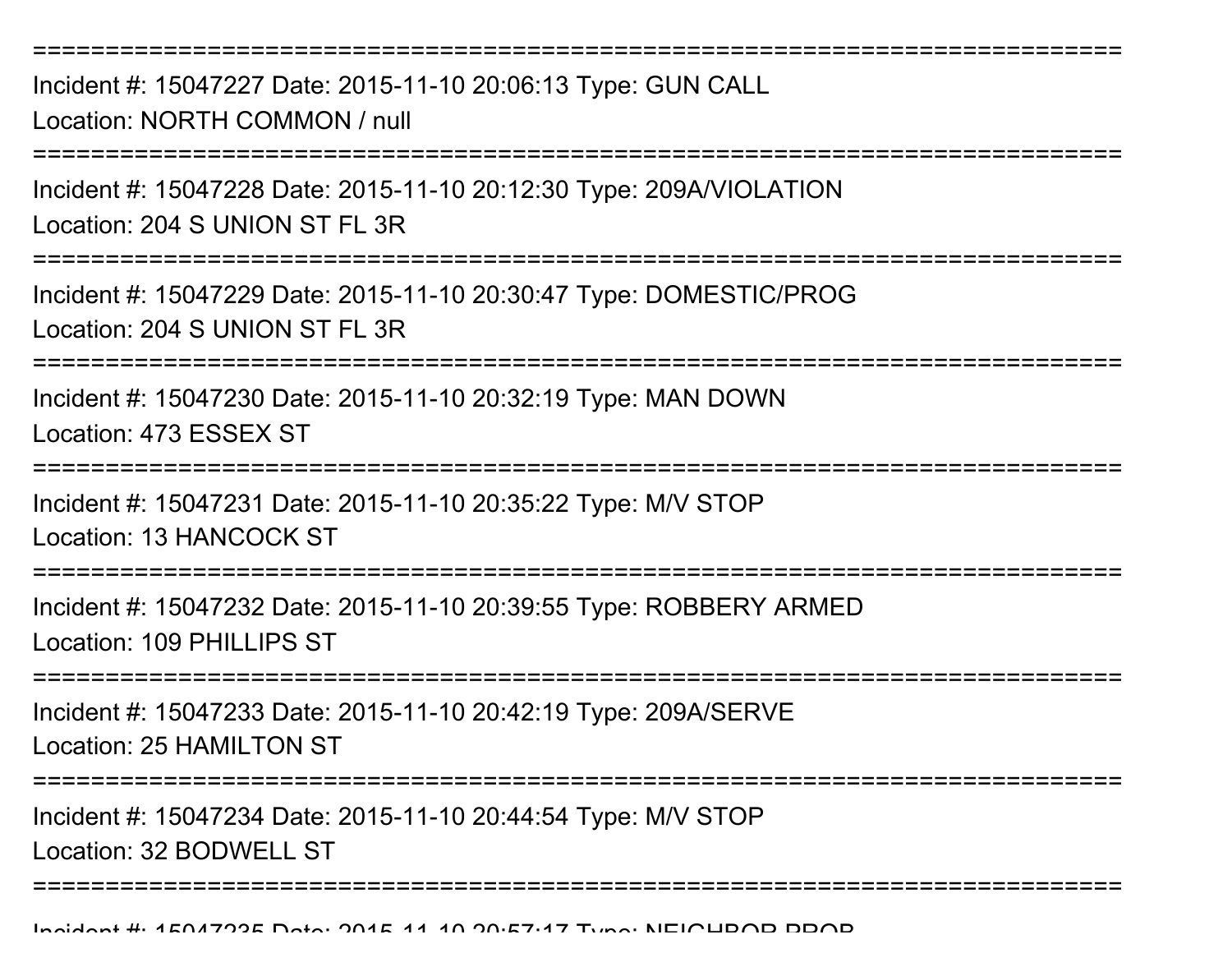Location: 435 BROADWAY #1 FL 2

===========================================================================Incident #: 15047236 Date: 2015-11-10 21:03:40 Type: M/V STOPLocation: ESSEX ST & JACKSON ST===========================================================================Incident #: 15047237 Date: 2015-11-10 21:38:25 Type: B&E/PROGLocation: 171 NEWBURY ST===========================================================================Incident #: 15047238 Date: 2015-11-10 21:57:07 Type: MISSING PERSLocation: 7 WARREN ST===========================================================================Incident #: 15047239 Date: 2015-11-10 21:59:14 Type: M/V STOPLocation: LAWRENCE ST & MARION AV===========================================================================Incident #: 15047240 Date: 2015-11-10 22:16:46 Type: NOISE ORDLocation: 49 PHILLIPS ST FL 2 ===========================================================================Incident #: 15047241 Date: 2015-11-10 22:27:58 Type: TRESPASSINGLocation: LAWRENCE BOYS + GIRLS CLUB / 136 WATER ST ===========================================================================Incident #: 15047242 Date: 2015-11-10 23:09:39 Type: M/V STOPLocation: CENTRAL BRIDGE / 0 MERRIMACK ST===========================================================================Incident #: 15047243 Date: 2015-11-10 23:10:29 Type: M/V STOPLocation: ESSEX ST & JACKSON ST